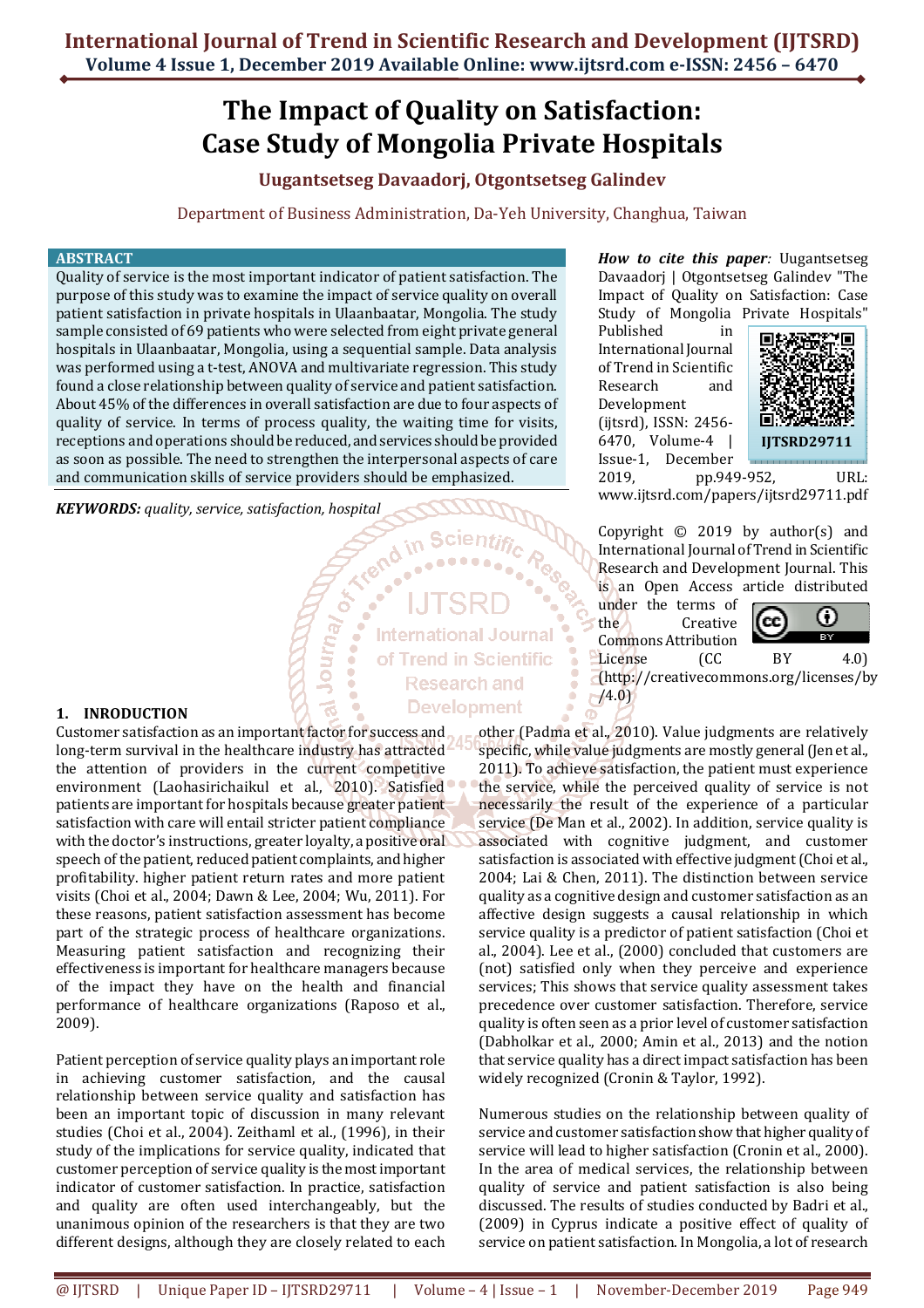has been done on patient satisfaction and quality of service in hospitals. For example, Arab et al. (2014) conducted a study to develop and validate a device for measuring hospital patient satisfaction. They found seven dimensions to satisfy the patient: doctor-patient communication; Nursing; convenience; visitors' purity; costs; and overall satisfaction. The study showed that the overall patient satisfaction rate was 70%. But we did not find a study that considered the relationship between quality of service and patient satisfaction as two different designs. Thus, the aim of this study was to invest in the impact of service quality indicators on overall patient satisfaction in private hospitals in Ulaanbaatar, Mongolia.

#### **2. Method**

#### **2.1. Design**

This study was conducted in 2010, and the target group of the study was patients hospitalized in private hospitals in Ulaanbaatar, of which we selected 8 general hospitals for the study. The sample size in this study was 69 patients who were interviewed on the day of discharge from the hospital. Patients were selected sequentially and all discharged patients were interviewed during the study period. The study objectives were explained to patients, and they were confident in the confidentiality of their personal information. For illiterate patients, a trained interviewer helped fill out the questionnaire.

#### **2.2. Measuring instrument**

Researcher-developed questionnaire used to collect data. The first part of the instrument included 7 items related to the demographic characteristics of the patient. In this study, we added three questions (Q15-Q17) to the cost questionnaire to evaluate the impact of costs on perceptions are of quality.

#### **2.3. Data Analysis**

To assess the reliability of the questionnaire, the Cronbach coefficient alpha was calculated, and the coefficients 0.934 and 0.942 were used for "perceived quality" and "overall satisfaction", indicating stability and reliability, respectively. To assess the level of perception of the quality of service and overall satisfaction, the Likert scale was used  $(1 =$  strongly disagree, 5 = strongly agree). Perceived patient quality of service and overall satisfaction mean that variable points were obtained from the total points divided by the number of points. Data analysis was performed using descriptive

statistics, t-test, ANOVA, and multivariate regression methods in SPSS.21 software.

#### **3. Result**

The average age of the patients was  $48 \pm 16.9$  years, of which 54.5% were women and 45.5% were men. About 7% of patients were illiterate, 48% were with different levels of higher education, and 91% of patients had medical insurance. The mean time of the last stay (ALS) in the hospital was  $5.4 \pm 4.4$  days, and 33% of patients had a previous stay in this hospital. In addition, 7.5% of patients called their health after discharge from the hospital "excellent", 55% - "good" and 37.5% - "medium" and "poor".

The average scores relating to 17 points of quality of service lie between 3.16 (Q16. Reasonable expenses for hospital care) and 4.38 (Q1. Well-dressed and well-groomed staff). Among the four measurements of service quality, the highest average score (4.19) relates to the quality of the physical environment (EQ), and the lowest average score (3.39) is associated with the measurement of service costs (Table 1). The overall average patient perception of the quality of service in the hospital was  $3.91 \pm 0.61$  out of 5. Also, the average scores for the four indicators of overall satisfaction changed from 4.07 (SAT3. Making a reasonable decision about hospitalization in this hospital) to 4 , 15 (SAT1. Overall satisfaction with the services provided by the hospital). The average overall satisfaction score was also  $4.11 \pm 0.65$  out of 5 (table 1).

Comparison of the average indicators of general satisfaction in terms of the patient's demographic variables showed that insurance coverage ( $t = 2.53$ ,  $p = 0.011$ ), hospital size ( $t =$ 2.09,  $p = 0.037$  and post-discharge health status ( $F = 8.70$ , p <0.000) affected overall patient satisfaction, while variables such as age, length of stay, gender, educational level, and previous hospitalization in the current hospital did not. The overall satisfaction rating of patients with insurance coverage was higher than that of a patient without insurance coverage. Large hospital patients (more than 150 beds) received higher overall satisfaction scores than patients hospitalized in medium-sized hospitals (below 150 beds). Also, patients who described their state of health at discharge as "excellent" had the highest score, and patients who described their condition as "poor" had the lowest overall satisfaction score.

| Table1. Average and standard deviations of indicators of quality of service and patient satisfaction |  |  |  |
|------------------------------------------------------------------------------------------------------|--|--|--|
|------------------------------------------------------------------------------------------------------|--|--|--|

| <b>Item/Dimension</b>                                    | <b>Mean</b> | ±SD  |
|----------------------------------------------------------|-------------|------|
| <b>Environment Quality (EQ)</b>                          |             | 0.59 |
| Q1. Well dressed and groomed staff                       | 4.38        | 0.53 |
| Q2. Clean and comfortable environment of the hospital    | 4.32        | 0.58 |
| Q3. Modern and up- to- date equipment                    | 3.97        | 0.93 |
| Q4. Visual appeal of physical facilities                 |             | 0.75 |
| <b>Process Quality (PQ)</b>                              |             | 0.72 |
| Q5. Telling when services will be performed              | 4.04        | 0.79 |
| Q6. Prompt provision of medical and non-medical services |             | 0.80 |
| Q7. Willingness of staff to help patients                | 4.05        | 0.79 |
| Q8. The availability of staff when needed                | 4.10        | 0.79 |
| Q9. Creating a sense of trust in the patient             | 4.11        | 0.82 |
| Q10. Conducting the services right at the first time     |             | 0.85 |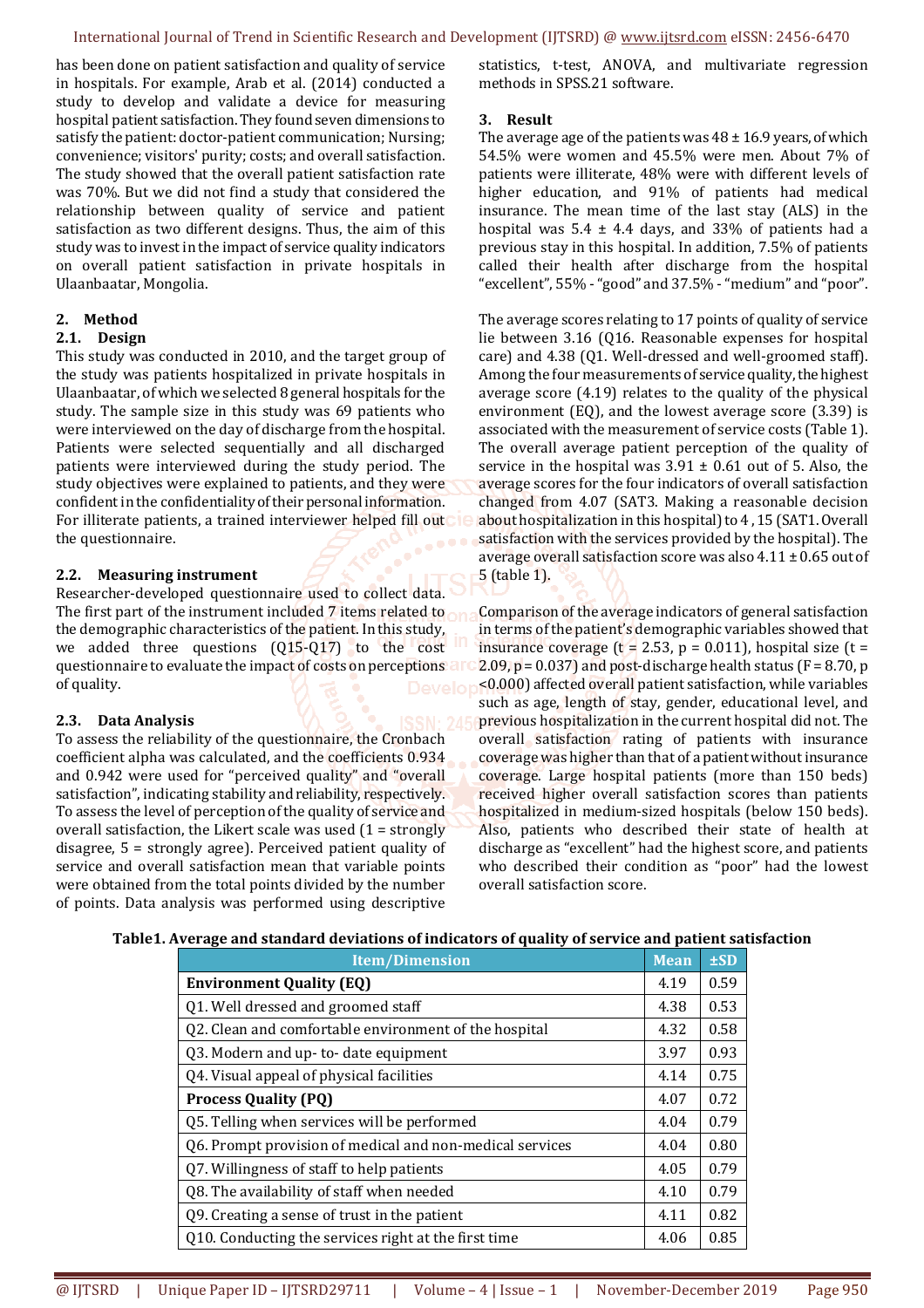| <b>Interaction Quality (IQ)</b>                                       | 3.74 | 0.79 |
|-----------------------------------------------------------------------|------|------|
| Q11. Polite and friendly dealing with patients by staff               |      | 1.20 |
| Q12. Attention to the patients' beliefs and emotions                  |      | 0.82 |
| Q13. Having patients' best interest at heart                          |      | 0.85 |
| Q14. Understanding the specific needs of patients                     |      | 0.85 |
| Costs                                                                 | 3.39 | 0.92 |
| Q15. Costs versus quality of services                                 | 3.68 | 0.98 |
| Q16. Reasonable hospital service costs                                | 3.16 | 1.12 |
| Q17. Valuable service versus paid costs                               |      | 1.01 |
| <b>Overall satisfaction</b>                                           | 4.11 | 0.65 |
| SAT1. Overall satisfaction with the services provided by the hospital |      | 0.67 |
| SAT2. Satisfaction of selecting this hospital for hospitalization     |      | 0.69 |
| SAT3. Making a wise decision for being hospitalized in this hospital  |      | 0.72 |
| SAT4. Positive feeling about relationship with this hospital          |      | 0.72 |

|  | Table2. Regression Results: Impact of Service Quality on Patient Satisfaction |  |
|--|-------------------------------------------------------------------------------|--|
|  |                                                                               |  |

| <b>Service Quality dimensions</b> | B    | <b>Beta</b> | t-value | Sig.        |
|-----------------------------------|------|-------------|---------|-------------|
| Constant coefficient              | 1.56 |             | 13.845  | ${}< 0.001$ |
| <b>Environment Quality</b>        | 0.07 | 0.06        | 1.709   | 0.088       |
| <b>Process Quality</b>            | 0.26 | 0.29        | 7.718   | ${}< 0.001$ |
| <b>Interaction Quality</b>        | 0.09 | 0.12        | 3.522   | ${}< 0.001$ |
| Cost                              | 0.26 | 0.36        | 13.11   | ${}< 0.001$ |
| $p < 0.001$ .                     | - -  |             |         |             |

To assess the relative importance of each of the parameters of quality of service in predicting patient satisfaction, a linear regression analysis was performed. Based on the results of the regression, the R2 value of this research model was 0.45, and therefore 45% of the variance of the patient's overall satisfaction is explained by the quality of service. Regression coefficients show that the regression model was statistically significant, and the three independent variables "maintenance costs", "process quality" and "quality of interaction" were positively effective for patient satisfaction, but the quality of the physical environment did not significantly affect the general condition of the patient. satisfaction (see Table 2).

#### **4. Conclusion**

As expected, this study also found a close relationship between quality of service and patient satisfaction. But when 456-64 service quality is seen as a multidimensional design, provide invaluable advice for managers and decision-makers. The study of quality of service as a multidimensional construct clarifies effective areas of quality of service in establishing patient satisfaction. In this way, managers can focus their quality improvement efforts on areas of service quality that have a greater impact on patient satisfaction. This study found that the costs of care, the process of providing services, and patient interaction had the most important positive effect on overall satisfaction. For hospital managers, this study emphasizes the need to comply with tariffs and maintain high standards in the service delivery process. Managers and owners of private hospitals should determine rational prices depending on the quality of service. Regarding the quality of the process, they should reduce waiting times for visits, hospitalizations and surgeries so that services are delivered as quickly as possible. It should also be emphasized the strengthening of the interpersonal aspects of the skills of care and communication of doctors, nurses and staff.

#### **References**

[1] Amin, M., Yahya, Z., Ismayatim, W. F. A., Nasharuddin, S. Z., & Kassim, E. (2013). Service Quality Dimension and Customer Satisfaction: An Empirical Study in the Malaysian Hotel Industry. *Services Marketing Quarterly, 34*(2), 115-125. http://dx.doi.org/10.1080/15332969.2013.770665

- Develop [2] Marab, M., Rashidian, A., Pourreza, A., Tajvar, M., Khabiri, R., Akbari Sari, A., & Rahimi, A. (2014). Developing a
	- Persian inpatient satisfaction questionnaire. *International Journal of Health Care Quality Assurance, 27*(1), 4-14. http://dx.doi.org/10.1108/ijhcqa-10- 2011-0059
	- [3] Badri, M. A., Attia, S., & Ustadi, A. M. (2009). Healthcare quality and moderators of patient satisfaction: testing for causality. *International Journal of Health Care Quality Assurance, 22*(4), 382-410. http://dx.doi.org/10.1108/09526860910964843
	- [4] Choi, K. S., Cho, W. H., Lee, S., Lee, H., & Kim, C. (2004). The relationships among quality, value, satisfaction and behavioral intention in health care provider choice: A South Korean study. *Journal of Business Research, 57*(8), 913-921. http://dx.doi.org/10.1016/s0148- 2963(02)00293-x
	- [5] Choi, K. S., Lee, H., Kim, C., & Lee, S. (2005). The service quality dimensions and patient satisfaction relationships in South Korea: comparisons across gender, age and types of service. *Journal of Services Marketing, 19*(3), 140-149. http://dx.doi.org/10.1108/08876040510596812
	- [6] Cohen, J. (1988). *Statistical power analysis for the behavioral sciences* (2nd ed). New Jersey: Lawrence Erlbaum. http://dx.doi.org/10.4324/9780203771587
	- [7] Cronin, J. J., & Taylor, S. A. (1992). Measuring service quality: a reexamination and extension. *Journal of*